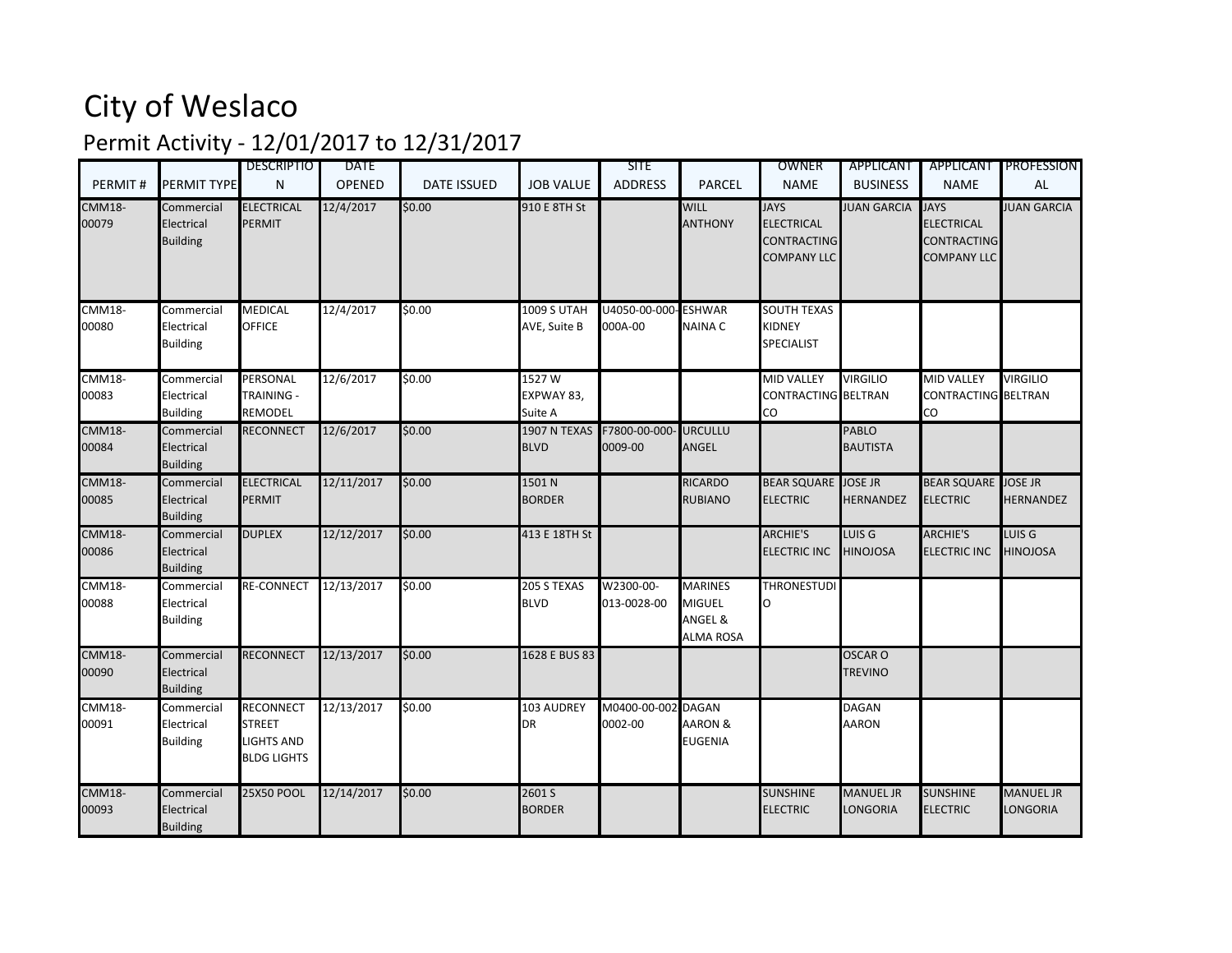| <b>CMM18-</b><br>00092 | Commercial<br>Electrical<br><b>Building</b> | <b>ELECTRICAL</b><br>PERMIT                                      | 12/14/2017 | \$0.00       | 702 W<br><b>RAILROAD</b>       |                                             | JESUS SANTOS S & K<br>& MARIA                         | <b>ELECTRICAL</b><br>LUISA SANTOS CONTRACTING GRAY<br>LLC | <b>CLINTON</b><br>ANDERSON                 | <b>S&amp;K</b><br>ELECTRICAL<br>CONTRACTING GRAY<br>LLC | <b>CLINTON</b><br>ANDERSON                 |
|------------------------|---------------------------------------------|------------------------------------------------------------------|------------|--------------|--------------------------------|---------------------------------------------|-------------------------------------------------------|-----------------------------------------------------------|--------------------------------------------|---------------------------------------------------------|--------------------------------------------|
| <b>CMM18-</b><br>00095 | Commercial<br>Electrical<br><b>Building</b> | <b>RECONNECT</b>                                                 | 12/19/2017 | \$0.00       | 1601 N TEXAS<br>Blvd, Suite F  |                                             |                                                       |                                                           | <b>NORMA</b><br><b>FLORES</b>              |                                                         |                                            |
| <b>CMM18-</b><br>00096 | Commercial<br>Electrical<br><b>Building</b> | <b>OFFICE SPACE 12/20/2017</b><br>/ STORAGE                      |            | \$0.00       | 1005 E 10TH,<br>Suite C        |                                             |                                                       | <b>JCMD</b><br><b>INVESTMENT</b><br>CAPITAL               |                                            |                                                         |                                            |
| <b>CMM18-</b><br>00102 | Commercial<br>Electrical<br><b>Building</b> | RE-CONNECT                                                       | 12/29/2017 | \$0.00       | 1211 6TH ST                    | W3800-00-<br>640-0000-11                    | PAYNE ED &<br><b>PAYNE</b><br><b>ESTATES LLC</b>      |                                                           | MATTHEW<br><b>TORRES</b>                   |                                                         |                                            |
| <b>CMM18-</b><br>00087 | Commercial<br>Mechanical                    | <b>INTERIOR</b><br><b>DOMINOS</b><br><b>FINISH OUT</b>           | 12/12/2017 | \$6,000.00   | 320 W EXPWY<br>83              | F5865-00-000<br>0001-00                     | <b>EXTREM</b><br><b>NUTRICION</b><br><b>SPORTS</b>    | <b>R&amp;R COOLING</b><br>& HEATING                       | <b>RICARDO</b><br><b>GARCIA</b>            | <b>R&amp;R COOLING</b><br>& HEATING                     | <b>RICARDO</b><br><b>GARCIA</b>            |
| <b>CMM18-</b><br>00099 | Commercial<br>Mechanical                    | 8-<br><b>APRTMENTS</b><br>TOTAL - 4<br><b>BUILDINGS</b>          | 12/21/2017 | \$16,000.00  | 209 W<br>Sugarcane Dr          | W3800-00-<br>117-0000-03                    | <b>FERNANDO</b><br><b>GARCIA</b>                      | <b>FAST AIR</b>                                           | CARLA<br><b>BELTRAN</b>                    | <b>FAST AIR</b>                                         | CARLA<br><b>BELTRAN</b>                    |
| <b>CMM18-</b><br>00100 | Commercial<br>Mechanical                    | <b>MECHANICAL</b><br>PERMIT                                      | 12/21/2017 | \$8,000.00   | 1527W<br>EXPWAY 83,<br>Suite A |                                             |                                                       | RKS AIR LLC                                               | <b>RICARDO</b><br><b>ARGUELLAS</b>         | <b>RKS AIR LLC</b>                                      | <b>RICARDO</b><br><b>ARGUELLAS</b>         |
| <b>CMM18-</b><br>00101 | Commercial<br>Mechanical                    | <b>DUPLEX</b>                                                    | 12/28/2017 | \$48,000.00  | 413 E 18TH St                  |                                             |                                                       | <b>BORDER AIR</b><br><b>CONDITIONIN</b><br><b>GINC</b>    | <b>ROY</b><br>VILLARREAL                   | <b>BORDER AIR</b><br><b>CONDITIONIN</b><br><b>GINC</b>  | <b>ROY</b><br>VILLARREAL                   |
| <b>CMM17-</b><br>00267 | Commercial<br>New or<br>Addition            | <b>NTERIOR</b><br><b>DOMINOS</b><br><b>FINISH OUT</b>            | 12/5/2017  | \$180,000.00 | 83                             | 320 W EXPWY F5865-00-000- EXTREM<br>0001-00 | <b>NUTRICION</b><br><b>SPORTS</b>                     | <b>BRISAL</b><br>N LLC                                    | <b>ANDREW E</b><br>CONSTRUCTIO BRITTINGHAM | <b>BRISAL</b><br>N LLC                                  | <b>ANDREW E</b><br>CONSTRUCTIO BRITTINGHAM |
| <b>CMM18-</b><br>00010 | Commercial<br>New or<br>Addition            | <b>NEW</b><br><b>WIRELESS</b><br><b>CELL TOWER</b>               | 12/7/2017  | \$225,000.00 | 702 W<br><b>RAILROAD</b>       |                                             | <b>JESUS SANTOS</b><br>& MARIA<br><b>LUISA SANTOS</b> | <b>APC TOWERS</b><br>LLC                                  |                                            |                                                         |                                            |
| <b>CMM18-</b><br>00033 | Commercial<br>New or<br>Addition            | WAREHOUSE/ 12/7/2017<br><b>OFFICE</b>                            |            | \$100,000.00 | 2609<br>MIDVALLEY Dr 0030-00   | M4011-04-000                                |                                                       | WALLSTREET<br><b>INVESTMENTS CAVAZOS</b><br><b>INC</b>    | <b>GEORGE</b>                              | WALLSTREET<br><b>INVESTMENTS</b><br><b>INC</b>          | <b>GEORGE</b><br><b>CAVAZOS</b>            |
| <b>CMM18-</b><br>00006 | Commercial<br>New or<br>Addition            | <b>ANTENNA</b><br>PCS/WATER<br>TANK -<br>ADDING<br><b>RADIOS</b> | 12/28/2017 | \$15,000.00  | 703 S BRIDGE<br>Ave            |                                             | <b>IOWA</b>                                           | <b>CHER PRICE</b><br>(VERTICOM                            |                                            |                                                         |                                            |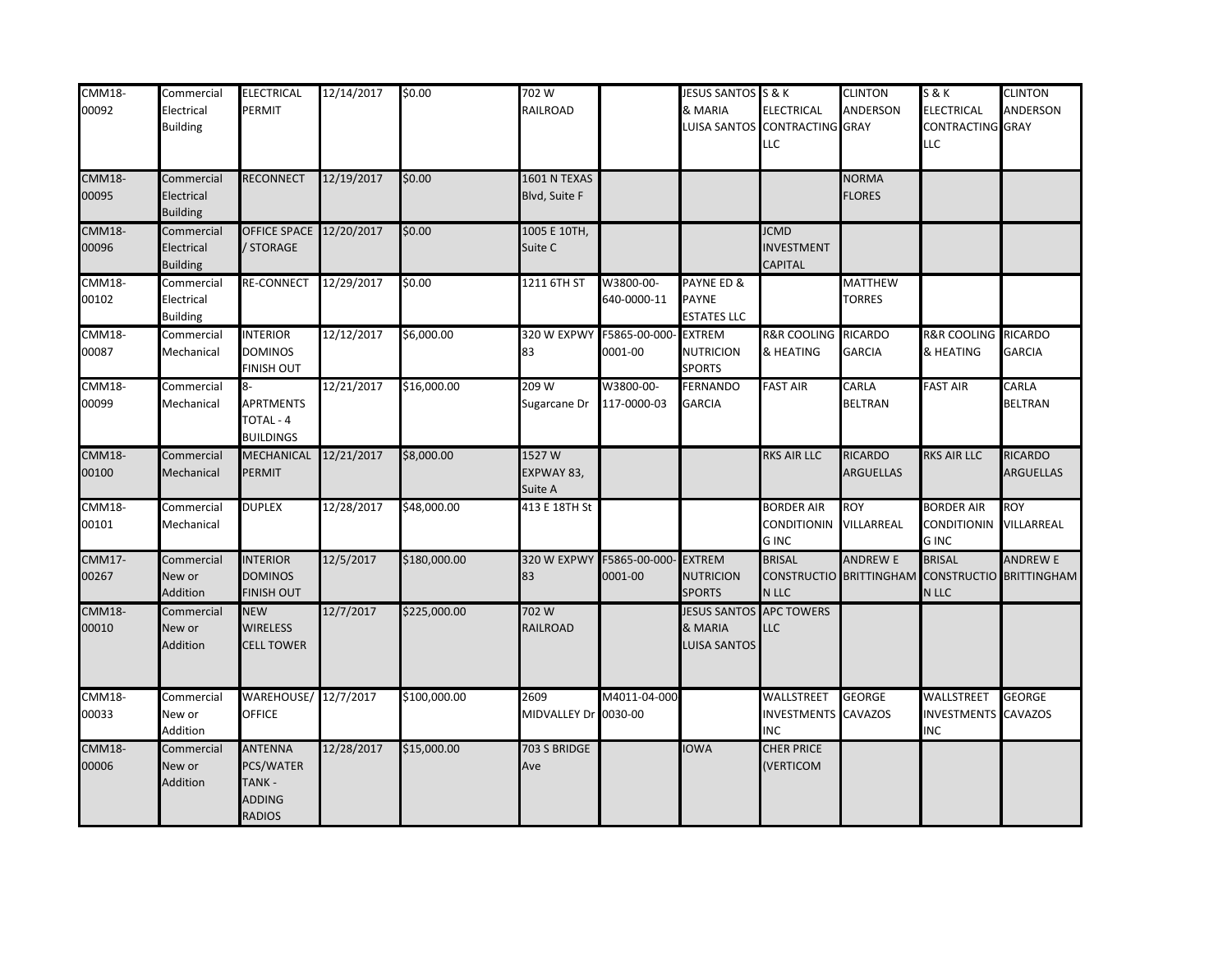| <b>CMM18-</b><br>00081 | Commercial<br>Plumbing                       | <b>PLUMBING</b><br>PERMIT                                                       | 12/5/2017  | \$0.00      | 83                            | 320 W EXPWY F5865-00-000- EXTREM<br>0001-00 | <b>NUTRICION</b>                             | <b>BAZAN'S</b><br>PLUMBING                | DAVID BAZAN BAZAN'S               | PLUMBING                                   | DAVID BAZAN                       |
|------------------------|----------------------------------------------|---------------------------------------------------------------------------------|------------|-------------|-------------------------------|---------------------------------------------|----------------------------------------------|-------------------------------------------|-----------------------------------|--------------------------------------------|-----------------------------------|
|                        |                                              |                                                                                 |            |             |                               |                                             | <b>SPORTS</b>                                |                                           |                                   |                                            |                                   |
| <b>CMM18-</b><br>00089 | Commercial<br>Plumbing                       | POOL FOR<br><b>APARTMENTS</b><br><b>COMPLEX -</b><br><b>BACKFLOW</b>            | 12/13/2017 | \$0.00      | 1501 N<br><b>BORDER</b>       |                                             | <b>RICARDO</b><br><b>RUBIANO</b>             | LLJ PLUMBING                              |                                   | LI PLUMBING                                |                                   |
| <b>CMM18-</b>          | Commercial                                   | <b>25X50 POOL</b>                                                               | 12/15/2017 | \$0.00      | 2601 S                        |                                             |                                              | LLJ PLUMBING                              |                                   | LI PLUMBING                                |                                   |
| 00094                  | Plumbing                                     | <b>BACKFLOW</b>                                                                 |            |             | <b>BORDER</b>                 |                                             |                                              |                                           |                                   |                                            |                                   |
| RES17-00859            | Residential<br>Alteration                    | <b>DRIVEWAY</b><br>14X21 AND<br>SIDEWALK                                        | 12/12/2017 | \$3,000.00  | 817 S<br>NEBRASKA             | 05100-00-002<br>0018-00                     | -CAVAZOS<br><b>ALICIA &amp; JOE</b>          | <b>A&amp;M</b><br><b>CONSTRUCTIO</b><br>N | <b>ALBERT</b><br><b>HANKS</b>     | <b>A&amp;M</b><br><b>CONSTRUCTIO</b> HANKS | <b>ALBERT</b>                     |
| RES18-00198            | Residential<br>Alteration                    | <b>ENCLOSING</b><br><b>GARAGE AND</b><br>STORAGE<br><b>NTO</b><br>CHILDCARE     | 12/12/2017 | \$2,500.00  | 304 S<br>OKLAHOMA             | W3800-00-<br>000-1507-11                    | <b>ROMO MARY</b>                             |                                           | <b>MARY ROMO</b>                  |                                            |                                   |
| RES18-00240            | Residential<br>Alteration                    | REPLACE<br>ROTTEN<br>SIDING AND<br>KITCHEN<br><b>WINDOW</b><br><b>SMALL ONE</b> | 12/20/2017 | \$500.00    | 829 N PEREZ                   |                                             | <b>DIANA</b><br><b>RODRIGUEZ</b>             |                                           | <b>DIANA</b><br>RODRIGUEZ         |                                            |                                   |
| RES18-00245            | Residential<br>Alteration                    | <b>REMODELING</b><br><b>AND REPAIR</b>                                          | 12/21/2017 | \$12,000.00 | 506 N KANSAS<br>AVE           | M6450-00-011 VARGAS LUPE<br>0010-00         |                                              |                                           | <b>GREGORIO</b><br>LOPEZ          |                                            |                                   |
| RES18-00199            | Residential<br>Electrical<br><b>Building</b> | <b>NEW HOME</b>                                                                 | 12/1/2017  | \$0.00      |                               | 920 Chrysolite C8220-02-000-<br>0067-00     |                                              | <b>TRIPLE A</b><br><b>ELECTRIC</b>        | <b>GUADALUPE</b><br><b>RUIZ</b>   | <b>TRIPLE A</b><br>ELECTRIC                | <b>GUADALUPE</b><br><b>RUIZ</b>   |
| RES18-00202            | Residential<br>Electrical<br><b>Building</b> | <b>RECONNECT</b>                                                                | 12/5/2017  | \$0.00      | 513<br>LOUISIANA<br>AVE       | G4100-00-002- HERNANDEZ<br>0012-00          | <b>NIEVEAR</b>                               |                                           | ALEXANDRA<br>ANZALDUA             |                                            |                                   |
| RES18-00206            | Residential<br>Electrical<br><b>Building</b> | <b>ELECTRICAL</b><br>AND<br><b>WORKING</b><br>CLEARANCE                         | 12/6/2017  | \$0.00      | 2204 S<br>MULBERRY DR 0007-00 | M3920-00-009                                | MID POINT<br><b>PROPERTIES</b><br><b>LLC</b> | <b>IES</b><br>RESIDENTIAL<br><b>INC</b>   | <b>JOSE MARIO</b><br>VASQUEZ      |                                            |                                   |
| RES18-00210            | Residential<br>Electrical<br><b>Building</b> | <b>ELECTRICAL</b><br><b>PERMIT</b>                                              | 12/7/2017  | \$0.00      | <b>1009 SPEAR</b>             | M4154-02-000<br>0031-00                     | <b>RODOLFO</b><br><b>REYES</b>               | <b>DIRECT</b><br><b>ELECTRIC</b>          | <b>ARMANDO</b><br><b>ALVARADO</b> | <b>DIRECT</b><br><b>ELECTRIC</b>           | <b>ARMANDO</b><br><b>ALVARADO</b> |
| RES18-00225            | Residential<br>Electrical<br><b>Building</b> | UPGRADE                                                                         | 12/11/2017 | \$0.00      | 1518 S TIO                    |                                             | <b>NELLY N</b><br>LOPEZ                      | <b>ADAME</b><br><b>ELECTRIC</b>           | DANIEL<br>ADAME                   | ADAME<br>ELECTRIC                          | DANIEL<br>ADAME                   |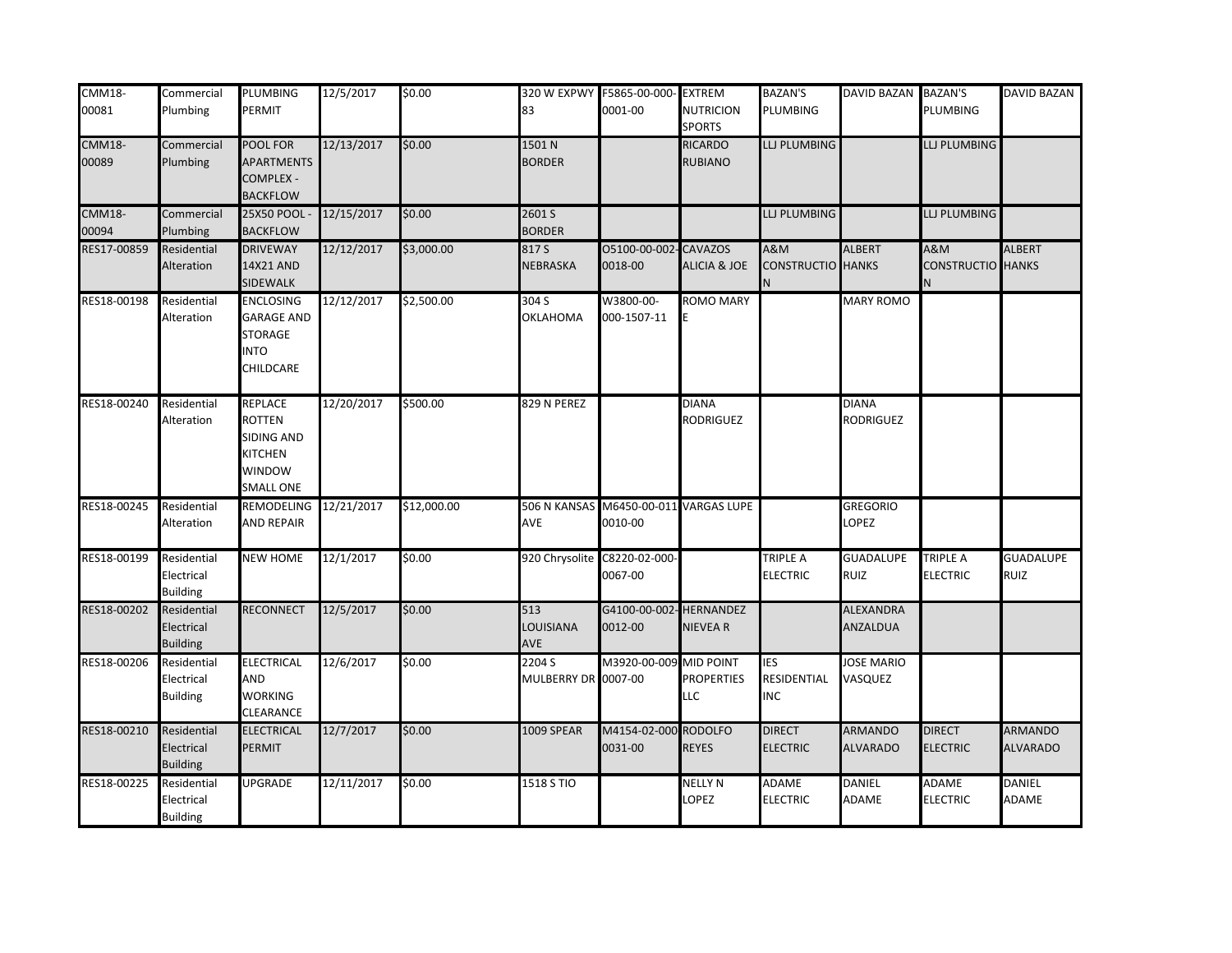| RES18-00227 Residential | Electrical<br><b>Building</b>                | <b>ELECTRICAL</b><br><b>PERMIT</b>        | 12/12/2017 | \$0.00     |                                              | 3802 BORG DR L3135-04-000- JIMENEZ JUAN CARE PLUS<br>0047-00 |                                                      | MAINTENANC SANCHEZ                                  | <b>JOSE G</b>                      | <b>CARE PLUS</b><br><b>MAINTENANC</b>          | <b>JOSE G</b><br><b>SANCHEZ</b>                     |
|-------------------------|----------------------------------------------|-------------------------------------------|------------|------------|----------------------------------------------|--------------------------------------------------------------|------------------------------------------------------|-----------------------------------------------------|------------------------------------|------------------------------------------------|-----------------------------------------------------|
| RES18-00229             | Residential<br>Electrical<br><b>Building</b> | MOVING<br>PERMIT FOR<br>HOUSE             | 12/12/2017 | \$0.00     | 817 S<br>NEBRASKA                            | 05100-00-002-CAVAZOS<br>0018-00                              | <b>ALICIA &amp; JOE</b>                              | <b>TEJAS STAR</b><br><b>ELECTRIC</b>                |                                    | <b>TEJAS STAR</b><br><b>ELECTRIC</b>           |                                                     |
| RES18-00233             | Residential<br>Electrical<br><b>Building</b> | ELECTRICAL<br>AND<br>WORKING<br>CLEARANCE | 12/13/2017 | \$0.00     | 2308 W<br>WATERWILLO<br>W DR                 | M3920-00-006 MID POINT<br>0027-00                            | <b>PROPERTIES</b><br><b>LLC</b>                      | IES<br>RESIDENTIAL<br><b>INC</b>                    | JOSE MARIO<br>VASQUEZ              |                                                |                                                     |
| RES18-00236             | Residential<br>Electrical<br><b>Building</b> | <b>ELECTRICAL</b><br>PERMIT               | 12/14/2017 | \$0.00     | 2005 W<br><b>BEAUMONT</b><br><b>DR</b>       | E8500-00-004<br>0004-00                                      | <b>FRANK &amp;</b><br><b>MARY</b><br><b>MORENO</b>   | <b>JUAN &amp;</b><br><b>SUSANA</b><br><b>MORENO</b> |                                    | <b>BERNARD'S</b><br><b>ELECTRIC</b>            | <b>HAROLD</b><br><b>JOSEPH JR</b><br><b>BERNARD</b> |
| RES18-00243             | Residential<br>Electrical<br><b>Building</b> | <b>ELECTRCIAL</b><br>PERMIT               | 12/18/2017 | \$0.00     | 106 STONE<br>RIDGE DRIVE                     | R3485-00-000-<br>0038-00                                     | - CESAR<br>SOLANO                                    | RAINBOW<br><b>ELECTRIC</b>                          | <b>VALENTIN L</b><br>SANCHEZ       | RAINBOW<br><b>ELECTRIC</b>                     | <b>VALENTIN L</b><br>SANCHEZ                        |
| RES18-00247             | Residential<br>Electrical<br><b>Building</b> | <b>NEW HOME</b>                           | 12/19/2017 | \$0.00     | 2016 PAGE<br>Ave                             | S5447-00-000-<br>0228-00                                     |                                                      | VILLANUEVA<br><b>ELECTRIC</b>                       | <b>FRANKD</b><br>VILLANUEVA        | VILLANUEVA<br><b>ELECTRIC</b>                  | <b>FRANKD</b><br>VILLANUEVA                         |
| RES18-00250             | Residential<br>Electrical<br><b>Building</b> | <b>ELECTRICAL</b><br>PERMIT               | 12/20/2017 | \$0.00     | 3200 LAZY<br><b>RIVER Rd</b>                 | M4154-01-000 MANZO OMAR PUY'S<br>0004-00                     |                                                      | <b>ELECTRIC</b>                                     | <b>ROGELIO</b><br><b>RODRIGUEZ</b> | PUY'S<br><b>ELECTRIC</b>                       | <b>ROGELIO</b><br><b>RODRIGUEZ</b>                  |
| RES18-00255             | Residential<br>Electrical<br><b>Building</b> | <b>ELECTRICAL</b><br>PERMIT               | 12/21/2017 | \$0.00     | 3119 LAZY<br><b>RIVER</b>                    | M4154-01-000 CARDENAS<br>0014-00                             | MARIA EVA &<br>SAMUEL                                | <b>CPD ELECTRIC</b>                                 | <b>CARLOS</b><br>ARAGON            | <b>CPD ELECTRIC</b>                            | <b>CARLOS</b><br><b>ARAGON</b>                      |
| RES18-00257             | Residential<br>Electrical<br><b>Building</b> | ELECTRICAL<br>PERMIT                      | 12/21/2017 | \$0.00     | 701 Santa Fe                                 | P4401-00-000<br>0096-00                                      | <b>GUZMAN</b><br>CONSTRUCTIO ELECTRIC<br>N           | VELASQUEZ                                           | <b>TOMAS G</b><br>VELASQUEZ        | VELASQUEZ<br><b>ELECTRIC</b>                   | <b>TOMAS G</b><br>VELASQUEZ                         |
| RES18-00264             | Residential<br>Electrical<br><b>Building</b> | <b>NEW HOME</b>                           | 12/27/2017 | \$0.00     | <b>3608 PECAN</b><br><b>GROVE Dr</b>         |                                                              |                                                      | <b>IES</b><br><b>RESIDENTIAL</b><br><b>INC</b>      | <b>JOSE MARIO</b><br>VASQUEZ       | <b>IES</b><br><b>RESIDENTIAL</b><br><b>INC</b> | <b>JOSE MARIO</b><br>VASQUEZ                        |
| RES18-00261             | Residential<br>Electrical<br><b>Building</b> | <b>RECONNECT</b>                          | 12/27/2017 | \$0.00     | 2001 S TEXAS,<br>TAMPICO,<br><b>Unit 472</b> |                                                              |                                                      | <b>JC ELECTRIC</b>                                  | <b>JOSE JAVIER</b><br>CAVAZOS      | <b>JC ELECTRIC</b>                             | <b>JOSE JAVIER</b><br>CAVAZOS                       |
| RES18-00269             | Residential<br>Electrical<br><b>Building</b> | ELECTRICAL<br>AND<br>WORKING<br>CLEARANCE | 12/28/2017 | \$0.00     | 2309 W<br>WATERWILLO<br>W DR                 | M3920-00-007 MID POINT<br>0002-00                            | <b>PROPERTIES</b><br><b>LLC</b>                      | <b>IES</b><br>RESIDENTIAL<br><b>INC</b>             | <b>JOSE MARIO</b><br>VASQUEZ       |                                                |                                                     |
| RES18-00274             | Residential<br>Electrical<br><b>Building</b> | <b>RE-CONNECT</b><br><b>SERVICE</b>       | 12/29/2017 | \$0.00     | 217 S BRIDGE<br><b>AVE</b>                   | G9100-00-002-LEONARDA<br>0010-00                             | <b>GARZA</b>                                         |                                                     | LEONARDA<br><b>GARZA</b>           |                                                |                                                     |
| RES18-00204             | Residential<br>Mechanical                    | <b>NEW HOME</b>                           | 12/5/2017  | \$5,200.00 | 4001<br>EVERGLADES                           | C8354-00-000<br>0101-00                                      | <b>FRANK &amp;</b><br><b>ERICA</b><br><b>HERRERA</b> | <b>REYES A/C</b><br><b>AND HEATING REYES</b>        | <b>ADOLFO</b>                      | <b>REYES A/C</b><br>AND HEATING                | <b>ADOLFO</b><br><b>REYES</b>                       |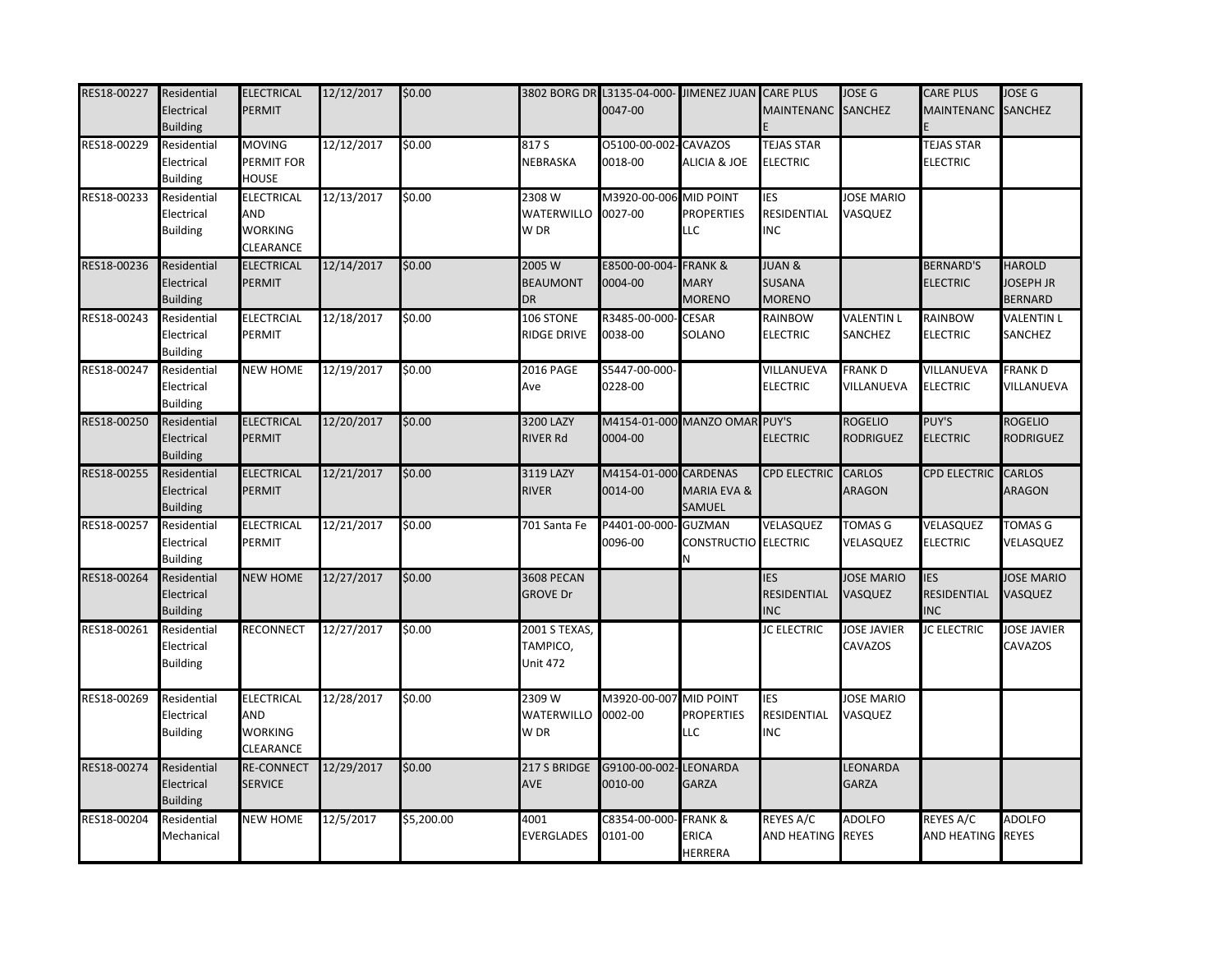| RES18-00207 | Residential<br>Mechanical | MECHANICAL 12/6/2017        |            | \$4,700.00 | 3510<br><b>PINEHURST</b>                 | T3832-00-000-<br>0047-00                |                                                   | JL COOLING & JOVAN<br><b>HEATING</b>                             | <b>ECHAVARRIA</b>                 | JL COOLING & JOVAN<br><b>HEATING</b>                      | <b>ECHAVARRIA</b>                 |
|-------------|---------------------------|-----------------------------|------------|------------|------------------------------------------|-----------------------------------------|---------------------------------------------------|------------------------------------------------------------------|-----------------------------------|-----------------------------------------------------------|-----------------------------------|
| RES18-00208 | Residential<br>Mechanical | MECHANICAL<br>PERMIT        | 12/6/2017  | \$3,300.00 |                                          | 920 Chrysolite C8220-02-000-<br>0067-00 |                                                   | <b>COMPLETE</b><br><b>MAINTENANC</b><br><b>E SERVICES</b>        | <b>CESAR</b><br>SOLANO            | <b>COMPLETE</b><br>MAINTENANC SOLANO<br>E SERVICES        | <b>CESAR</b>                      |
| RES18-00216 | Residential<br>Mechanical | <b>NEW HOME</b>             | 12/7/2017  | \$4,500.00 | 602 NADIA ST                             | R0935-01-000<br>0022-00                 | <b>ERIK/ISAMAR</b><br><b>MARTINEZ</b>             | <b>UNION AIR</b><br><b>CONDITIONIN</b><br><b>G &amp; HEATING</b> |                                   | UNION AIR<br><b>CONDITIONIN</b><br>G & HEATING            |                                   |
| RES18-00217 | Residential<br>Mechanical | <b>NEW HOME</b>             | 12/7/2017  | \$4,500.00 | 3626 PECAN<br><b>GROVE Dr</b>            |                                         | RAFAEL<br>CANSINO                                 | <b>UNION AIR</b><br><b>CONDITIONIN</b><br><b>G &amp; HEATING</b> |                                   | UNION AIR<br><b>CONDITIONIN</b><br><b>G &amp; HEATING</b> |                                   |
| RES18-00235 | Residential<br>Mechanical | <b>MECHANICAL</b><br>PERMIT | 12/13/2017 | \$3,000.00 | 1205<br><b>CHICKADEE</b><br><b>COURT</b> | 0059-00                                 | M4154-03-000 CECILIA ORTIZ JUPITER AIR            | <b>CONDITIONIN</b><br>G & HEA                                    | <b>MANUEL</b><br><b>REYNA</b>     | <b>JUPITER AIR</b><br><b>CONDITIONIN</b><br>G & HEA       | <b>MANUEL</b><br><b>REYNA</b>     |
| RES18-00239 | Residential<br>Mechanical | <b>NEW HOME</b>             | 12/18/2017 | \$5,000.00 | 2308 W<br><b>WATERWILLO</b><br>W DR      | M3920-00-006 MID POINT<br>0027-00       | <b>PROPERTIES</b><br>LLC                          | E AND E AIR<br><b>CONDITIONIN</b><br><b>GINC</b>                 | <b>ARMANDO</b><br><b>PICHARDO</b> | E AND E AIR<br><b>CONDITIONIN</b><br><b>GINC</b>          | <b>ARMANDO</b><br>PICHARDO        |
| RES18-00242 | Residential<br>Mechanical | <b>NEW HOME</b>             | 12/18/2017 | \$2,000.00 | 106 STONE<br><b>RIDGE DRIVE</b>          | R3485-00-000<br>0038-00                 | - CESAR<br>SOLANO                                 | <b>COMPLETE</b><br><b>MAINTENANC</b><br><b>E SERVICES</b>        | <b>CESAR</b><br>SOLANO            | <b>COMPLETE</b><br>MAINTENANC SOLANO<br>E SERVICES        | <b>CESAR</b>                      |
| RES18-00258 | Residential<br>Mechanical | <b>NEW HOME</b>             | 12/21/2017 | \$3,200.00 | 2005<br><b>SALVADOR</b><br>Ave           | S5447-00-000-<br>0208-00                |                                                   | <b>FAST AIR</b>                                                  | CARLA<br><b>BELTRAN</b>           | <b>FAST AIR</b>                                           | CARLA<br><b>BELTRAN</b>           |
| RES18-00259 | Residential<br>Mechanical | <b>NEW HOME</b>             | 12/21/2017 | \$3,200.00 | <b>405 MINA</b>                          | R0935-01-000-MUNOZ -<br>0013-00         | <b>CERVANTES</b><br>DANIEL &<br>OLGA <sub>L</sub> | <b>FAST AIR</b>                                                  | CARLA<br><b>BELTRAN</b>           | <b>FAST AIR</b>                                           | CARLA<br><b>BELTRAN</b>           |
| RES18-00260 | Residential<br>Mechanical | <b>NEW HOME</b>             | 12/22/2017 | \$4,800.00 | <b>2016 PAGE</b><br>Ave                  | S5447-00-000-<br>0228-00                |                                                   | <b>CLIMATE</b><br><b>HEATING &amp;</b><br><b>COOLING</b>         | <b>ERIBERTO</b><br><b>MARIN</b>   | <b>CLIMATE</b><br><b>HEATING &amp;</b><br><b>COOLING</b>  | <b>ERIBERTO</b><br><b>MARIN</b>   |
| RES18-00270 | Residential<br>Mechanical | MECHANICAL<br>PERMIT        | 12/28/2017 | \$3,500.00 | 2309 W<br><b>WATERWILLO</b><br>W DR      | M3920-00-007<br>0002-00                 | MID POINT<br><b>PROPERTIES</b><br>LLC             | E AND E AIR<br><b>CONDITIONIN</b><br><b>GINC</b>                 | <b>ARMANDO</b><br><b>PICHARDO</b> | E AND E AIR<br><b>CONDITIONIN</b><br><b>GINC</b>          | <b>ARMANDO</b><br><b>PICHARDO</b> |
| RES18-00273 | Residential<br>Mechanical | <b>MECHANICAL</b><br>PERMIT | 12/28/2017 | \$4,900.00 | 3119 LAZY<br>RIVER                       | M4154-01-000 CARDENAS<br>0014-00        | MARIA EVA &<br>SAMUEL                             | REYES A/C<br>AND HEATING REYES                                   | <b>ADOLFO</b>                     | REYES A/C<br>AND HEATING REYES                            | <b>ADOLFO</b>                     |
| RES18-00272 | Residential<br>Mechanical | <b>NEW HOME</b>             | 12/28/2017 | \$5,000.00 | 701 Santa Fe                             | P4401-00-000<br>0096-00                 | <b>GUZMAN</b><br>CONSTRUCTIO CONDITIONIN<br>N     | <b>UNION AIR</b><br><b>G &amp; HEATING</b>                       |                                   | UNION AIR<br><b>CONDITIONIN</b><br><b>G &amp; HEATING</b> |                                   |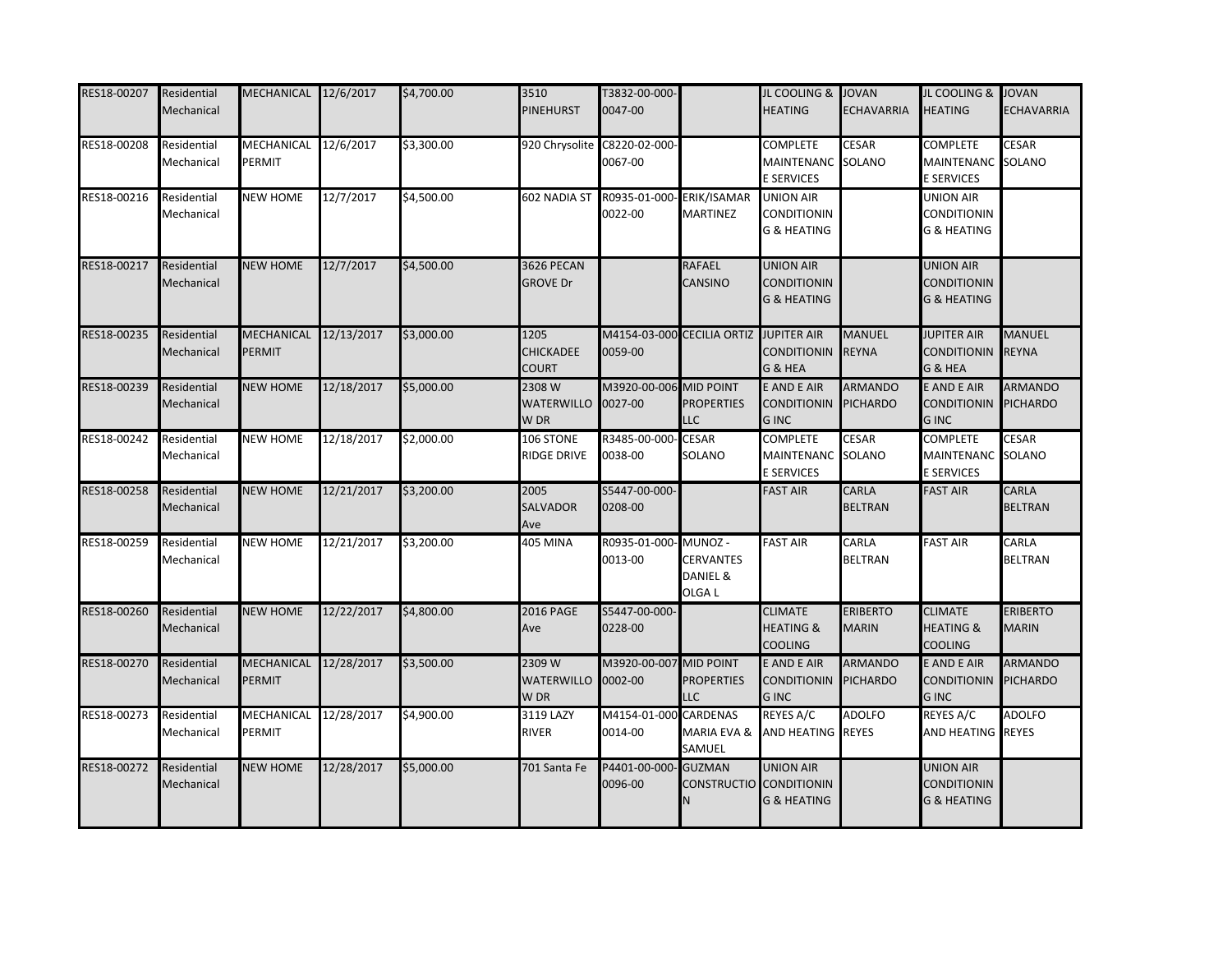| RES18-00165 | Residential<br>New or<br>Addition | <b>NEW HOME</b>                               | 12/4/2017  | \$90,000.00 | <b>405 MINA</b>                      | R0935-01-000-MUNOZ-<br>0013-00      | <b>CERVANTES</b><br>DANIEL &<br>OLGA L                   | <b>AURELIO</b><br><b>RAMIREZ JR</b><br><b>CONSTRUCTIO</b><br>N, LLC | Aurelio<br>Ramirez Jr.   | <b>AURELIO</b><br><b>RAMIREZ JR</b><br><b>CONSTRUCTIO</b><br>N, LLC | Aurelio<br>Ramirez Jr.        |
|-------------|-----------------------------------|-----------------------------------------------|------------|-------------|--------------------------------------|-------------------------------------|----------------------------------------------------------|---------------------------------------------------------------------|--------------------------|---------------------------------------------------------------------|-------------------------------|
| RES18-00145 | Residential<br>New or<br>Addition | <b>NEW HOME</b>                               | 12/5/2017  | \$99,360.00 | 3808 CANAN<br><b>St</b>              | T5432-00-000- GARCIA<br>0023-00     |                                                          | <b>GUZMAN</b><br>VICTOR HUGO CONSTRUCTIO CRUZ                       | <b>MATTHEW</b>           | <b>GUZMAN</b><br><b>CONSTRUCTIO</b> CRUZ                            | <b>MATTHEW</b>                |
| RES18-00197 | Residential<br>New or<br>Addition | PORCH 10X24                                   | 12/5/2017  | \$1,500.00  | 1314 E 1ST ST                        | D1000-01-002-LOPEZ<br>0007-00       | MARICELA &<br>ANGELICA<br><b>RODRIGUEZ</b>               |                                                                     | MARICELA<br>LOPEZ        |                                                                     |                               |
| RES18-00039 | Residential<br>New or<br>Addition | NEW HOUSE;<br>RENEWAL<br>PERMIT<br>#(1300219) | 12/6/2017  | \$26,000.00 | 1918 PUERTO<br><b>RICO AVE</b>       | B2160-00-002<br>0024-00             | <b>BECERRA</b><br><b>NORBERTO &amp;</b><br><b>ANDREA</b> |                                                                     | ANDREA<br><b>ALVAREZ</b> |                                                                     |                               |
| RES18-00188 | Residential<br>New or<br>Addition | <b>NEW HOME</b>                               | 12/7/2017  | \$82,736.00 | 2309 W<br>WATERWILLO 0002-00<br>W DR | M3920-00-007 MID POINT              | <b>PROPERTIES</b><br><b>LLC</b>                          |                                                                     | AMADOR<br>SANDOVAL       | WESTWIND<br><b>HOME</b>                                             | <b>AMADOR</b><br>SANDOVAL     |
| RES18-00222 | Residential<br>New or<br>Addition | <b>DRIVEWAY</b>                               | 12/13/2017 | \$2,000.00  | 801N<br><b>MARTINEZ</b><br>AVE       | V3800-01-005<br>0013-00             | <b>ALEMAN JOSE</b><br>G                                  |                                                                     | JOSE G<br><b>ALEMAN</b>  |                                                                     |                               |
| RES18-00218 | Residential<br>New or<br>Addition | <b>NEW HOME</b>                               | 12/14/2017 | \$65,520.00 | 909 EMERALD<br>AVE                   | C2675-02-000<br>0119-00             | <b>VILLA DEL SOL</b><br>N                                | <b>VILLA DEL SOL</b><br>CONSTRUCTIO CONSTRUCTIO<br>N LLC            |                          | VILLA DEL SOL<br><b>CONSTRUCTIO</b><br>N LLC                        |                               |
| RES18-00211 | Residential<br>New or<br>Addition | <b>NEW HOME</b>                               | 12/18/2017 | \$80,000.00 | 2008<br>SALVADOR                     | S5447-00-000- AMIGO PARK<br>0192-00 | <b>INC</b>                                               | <b>GOLDEN</b><br><b>HOMES</b>                                       | <b>CESAR</b><br>SOLANO   | <b>GOLDEN</b><br><b>HOMES</b>                                       | <b>CESAR</b><br><b>SOLANO</b> |
| RES18-00212 | Residential<br>New or<br>Addition | <b>NEW HOME</b>                               | 12/18/2017 | \$80,000.00 | 2012<br>SALVADOR                     | S5447-00-000-<br>0191-00            | <b>AMIGO PARK</b><br><b>INC</b>                          | <b>GOLDEN</b><br><b>HOMES</b>                                       | CESAR<br>SOLANO          | GOLDEN<br><b>HOMES</b>                                              | <b>CESAR</b><br>SOLANO        |
| RES18-00213 | Residential<br>New or<br>Addition | <b>NEW HOME</b>                               | 12/18/2017 | \$80,000.00 | 2009<br><b>SALVADOR</b>              | S5447-00-000-<br>0209-00            | <b>AMIGO PARK</b><br><b>INC</b>                          | <b>GOLDEN</b><br><b>HOMES</b>                                       | <b>CESAR</b><br>SOLANO   | <b>GOLDEN</b><br><b>HOMES</b>                                       | <b>CESAR</b><br><b>SOLANO</b> |
| RES18-00215 | Residential<br>New or<br>Addition | <b>NEW HOME</b>                               | 12/18/2017 | \$50,000.00 | 2008 Page                            | S5447-00-000- VERONICA<br>0230-00   | HERNANDEZ                                                | <b>IDEAL HOMES</b><br>CONSTRUCTIO CANDANOZA<br>N                    | <b>JOSE</b>              | <b>IDEAL HOMES</b><br>CONSTRUCTIO CANDANOZA<br>Ν                    | <b>JOSE</b>                   |
| RES18-00224 | Residential<br>New or<br>Addition | <b>NEW HOME</b>                               | 12/19/2017 | \$50,000.00 | 701 S<br><b>OKLAHOMA</b>             | W2300-00-<br>054-0024-00            | <b>GARCIA JUAN</b><br>O JR                               | <b>GARCIA'S</b><br>CONSTRUCTIO GARCIA                               | <b>EFRAIN S</b>          | <b>GARCIA'S</b><br>CONSTRUCTIO GARCIA                               | <b>EFRAIN S</b>               |
| RES18-00234 | Residential<br>New or<br>Addition | <b>NEW HOME</b>                               | 12/20/2017 | \$80,000.00 | 2005<br>SALVADOR<br>Ave              | S5447-00-000- JULIO<br>0208-00      | RAMIREZ                                                  | <b>JULIO</b><br>RAMIREZ                                             | JULIO<br>RAMIREZ         | <b>JULIO</b><br>RAMIREZ                                             | <b>JULIO</b><br>RAMIREZ       |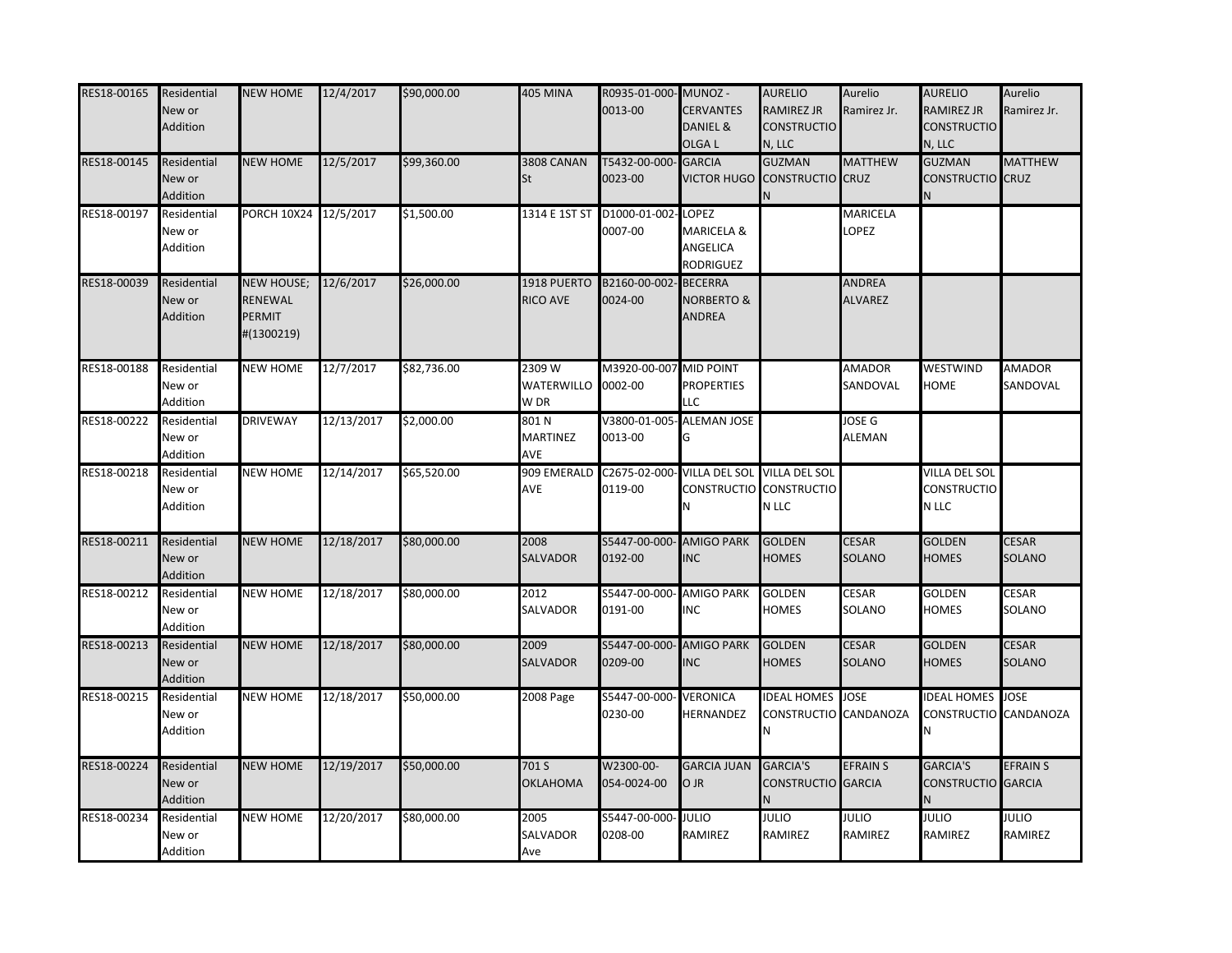| RES18-00230 | Residential<br>New or<br>Addition        | <b>TUFF SHED</b><br>8X10                 | 12/20/2017 | \$1,300.00   | AVE                                      | 1501 OREGON K6900-00-002- VEACH BOB A<br>0001-00 | & MARTHA                                                |                                                      | <b>ROBERT</b><br><b>VEACH</b>         |                                                     |                                   |
|-------------|------------------------------------------|------------------------------------------|------------|--------------|------------------------------------------|--------------------------------------------------|---------------------------------------------------------|------------------------------------------------------|---------------------------------------|-----------------------------------------------------|-----------------------------------|
| RES18-00238 | Residential<br>New or<br>Addition        | <b>DRIVEWAY</b><br>40X12                 | 12/21/2017 | \$1,600.00   | 1209<br>SAPPHIRE AVE 0016-00             | C5354-01-002- JORGE SIERRA                       |                                                         |                                                      | <b>JORGE SIERRA</b>                   |                                                     |                                   |
| RES18-00241 | Residential<br>New or<br>Addition        | <b>ADDITION OF</b><br>2 BEDROOMS         | 12/22/2017 | \$4,000.00   | 722W<br>PAISANO LN                       | D2200-02-001-RIVERA<br>0017-00                   | <b>MARIO &amp;</b><br><b>ERNESTINA</b>                  |                                                      | MANUEL<br>ZARAZUA                     |                                                     |                                   |
| RES18-00252 | Residential<br>New or<br>Addition        | <b>DRIVEWAY &amp;</b><br><b>SIDEWALK</b> | 12/22/2017 | \$2,000.00   | 809 REBECCA<br><b>ST</b>                 | S0800-00-014- RODRIGUEZ<br>0016-00               | JOSE M &<br><b>ISAURA</b>                               |                                                      | <b>MANUEL</b><br><b>RODRIGUEZ</b>     |                                                     |                                   |
| RES18-00189 | Residential<br>New or<br>Addition        | <b>NEW FRAME</b><br><b>HOUSE</b>         | 12/22/2017 | \$59,000.00  | <b>ST</b>                                | 601 N LIBERTY E7200-00-012- CR GABELA<br>0001-00 | <b>INVESTMENTS</b><br><b>LLC</b>                        | <b>CR GABELA</b><br><b>INVESTMENTS</b><br>LLC        |                                       |                                                     |                                   |
| RES18-00154 | Residential<br>New or<br>Addition        | <b>NEW HOME</b>                          | 12/22/2017 | \$95,000.00  | 2504 N<br><b>MISSOURI</b>                | T1200-00-001- ABEL<br>0007-00                    | <b>MARROQUIN</b><br>Ш                                   |                                                      | ABEL<br><b>MARROQUIN</b><br>Ш         |                                                     |                                   |
| RES18-00168 | Residential<br>New or<br>Addition        | <b>NEW HOME</b>                          | 12/22/2017 | \$60,000.00  | 2016<br>BRIGHTWOOD 0152-00               | S5447-00-000- ARNULFO                            | <b>MUNOZ</b>                                            |                                                      | ARNULFO<br><b>MUNOZ</b>               |                                                     |                                   |
| RES18-00214 | Residential<br>New or<br>Addition        | <b>NEW HOME</b>                          | 12/22/2017 | \$80,000.00  | 2013<br><b>SALVADOR</b>                  | S5447-00-000- AMIGO PARK<br>0210-00              | <b>INC</b>                                              | <b>GOLDEN</b><br><b>HOMES</b>                        | <b>CESAR</b><br><b>SOLANO</b>         | <b>GOLDEN</b><br><b>HOMES</b>                       | <b>CESAR</b><br>SOLANO            |
| RES18-00249 | Residential<br>New or<br><b>Addition</b> | <b>NEW FRAM</b><br><b>HOME</b>           | 12/27/2017 | \$55,000.00  | 613 E<br>AGOSTADERO 0024-00<br><b>ST</b> | R0650-00-006- HURTADO                            | <b>ADALBERTO &amp;</b><br><b>LAURAL</b><br><b>SERNA</b> |                                                      | <b>SIPRIANO</b><br><b>CORTEZ</b>      |                                                     |                                   |
| RES18-00237 | Residential<br>New or<br>Addition        | <b>NEW HOME</b>                          | 12/27/2017 | \$400,000.00 | 1515 Sahara<br>Dr                        | L4803-00-000<br>0017-00                          | <b>ANTIONIO</b><br><b>GUDINO</b>                        | LEGA<br><b>BUILDERS</b><br><b>ENTERPRISES</b><br>LLC | LUIS GILBERTO LEGA<br><b>JR LOPEZ</b> | <b>BUILDERS</b><br><b>ENTERPRISES</b><br><b>LLC</b> | LUIS GILBERTO<br><b>JR LOPEZ</b>  |
| RES18-00200 | Residential<br>Plumbing                  | <b>GAS TEST</b>                          | 12/4/2017  | \$0.00       | 706 E 2ND ST                             | B3150-01-001- TAMEZ<br>0021-00                   | <b>BERTHA LILIA</b>                                     | VALDEZ<br>PLUMBING                                   | ANIBAL<br>VALDEZ                      | VALDEZ<br>PLUMBING                                  | <b>ANIBAL</b><br>VALDEZ           |
| RES18-00203 | Residential<br>Plumbing                  | <b>NEW HOME</b>                          | 12/5/2017  | \$0.00       | 1304 CITRINE<br>Dr                       |                                                  | ROGELIO J.<br><b>GARZA</b>                              | <b>VALDEZ</b><br>PLUMBING                            | <b>ANIBAL</b><br>VALDEZ               | <b>VALDEZ</b><br><b>PLUMBING</b>                    | <b>ANIBAL</b><br>VALDEZ           |
| RES18-00205 | Residential<br>Plumbing                  | <b>PLUMBING</b><br>PERMIT (GAS<br>TEST)  | 12/6/2017  | \$0.00       | 218N<br><b>REPUBLIC ST</b>               | S5850-00-006<br>0025-00                          | <b>MONCADA</b><br><b>DIANA</b>                          | <b>MONCIVAIS</b><br>PLUMBING<br><b>TECH</b>          | <b>DANIEL</b><br><b>MONCIVAIS</b>     | <b>MONCIVAIS</b><br><b>PLUMBING</b><br><b>TECH</b>  | <b>DANIEL</b><br><b>MONCIVAIS</b> |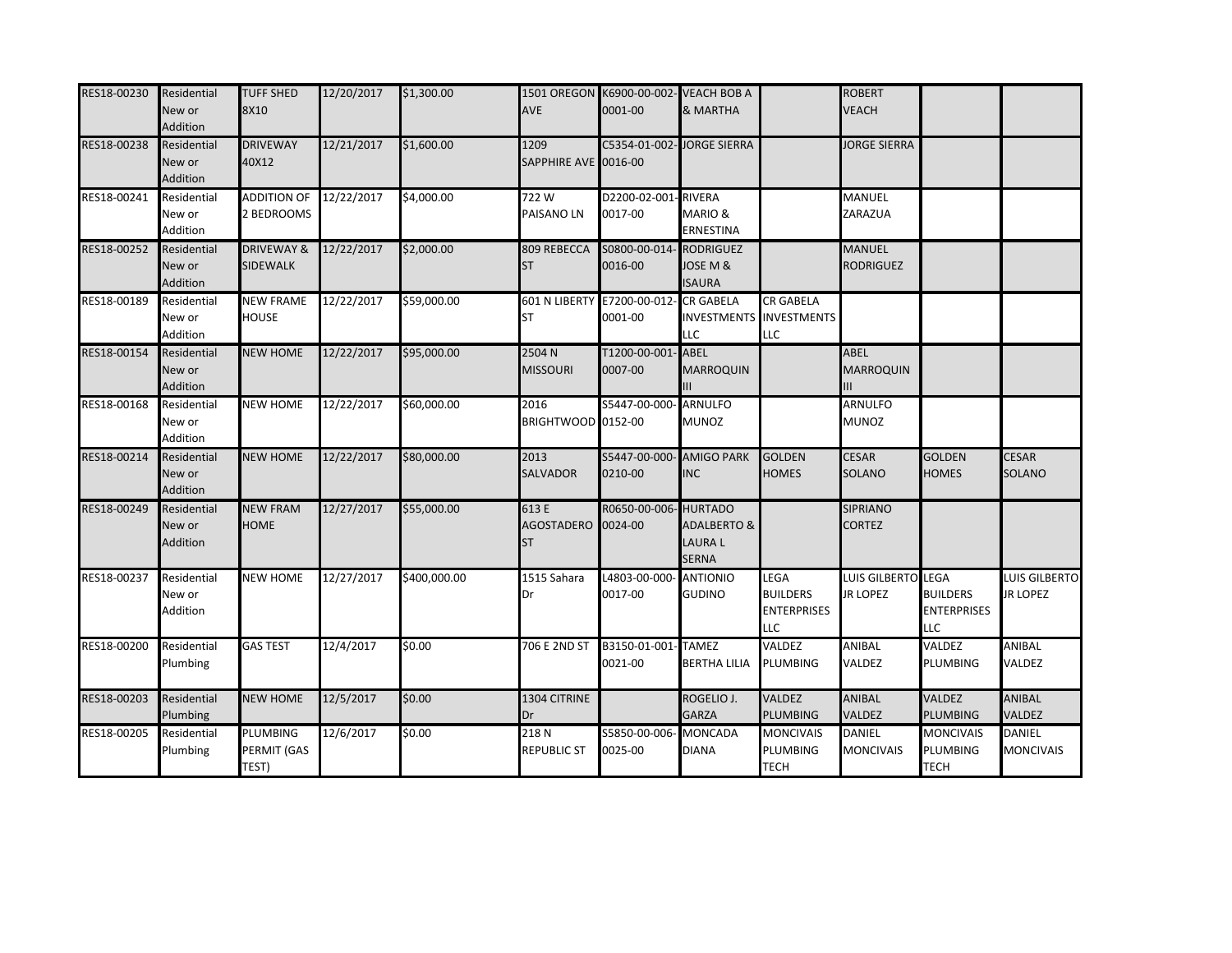| RES18-00221 | Residential<br>Plumbing        | ALTERATION/ 12/11/2017<br><b>REMODEL OF</b><br>STUCCO,<br>WOOD,<br>ENCE,<br>GARAGE<br>DOORS,<br>WINDOWS,<br>PLUMBING<br>REPAIR |            | \$0.00 | 1614 S BRIDGE W3800-00-<br><b>AVE</b> | 687-0000-60                    | <b>BENITEZ</b><br><b>HECTOR</b>                   | J ELIZONDO<br><b>PLUMBING</b><br><b>LLC</b> | <b>JESUS ELOY</b><br><b>ELIZONGO JR</b> | J ELIZONDO<br>PLUMBING<br>LLC            | <b>JESUS ELOY</b><br><b>LIZONGO JR</b> |
|-------------|--------------------------------|--------------------------------------------------------------------------------------------------------------------------------|------------|--------|---------------------------------------|--------------------------------|---------------------------------------------------|---------------------------------------------|-----------------------------------------|------------------------------------------|----------------------------------------|
| RES18-00220 | Residential<br>Plumbing        | <b>NEW HOME</b>                                                                                                                | 12/11/2017 | \$0.00 | 3808 CANAN<br>St                      | T5432-00-000<br>0023-00        | <b>GARCIA</b><br>VICTOR HUGO PLUMBING             | J ELIZONDO<br>LLC                           | <b>JESUS ELOY</b><br><b>ELIZONGO JR</b> | J ELIZONDO<br>PLUMBING<br>LLC            | <b>JESUS ELOY</b><br>Elizongo Jr       |
| RES18-00223 | Residential<br>Plumbing        | <b>NEW HOME</b>                                                                                                                | 12/11/2017 | \$0.00 | 2309 W<br><b>WATERWILLO</b><br>W DR   | M3920-00-007<br>0002-00        | <b>MID POINT</b><br><b>PROPERTIES</b><br>LLC      | <b>CESAR</b><br>VILLAREAL INC VILLARREAL    | <b>CESAR</b>                            | <b>CESAR</b><br>VILLAREAL INC VILLARREAL | <b>CESAR</b>                           |
| RES18-00219 | Residential<br>Plumbing        | WAREHOUSE/ 12/11/2017<br><b>OFFICE</b>                                                                                         |            | \$0.00 | 2609<br>MIDVALLEY Dr 0030-00          | M4011-04-000                   |                                                   |                                             | <b>JAIME REYNA</b>                      | <b>BLACKJACK</b><br>PLUMBING             | <b>JAIME REYNA</b>                     |
| RES18-00232 | Residential<br>Plumbing        | <b>NEW HOME</b>                                                                                                                | 12/12/2017 | \$0.00 | <b>405 MINA</b>                       | R0935-01-000-MUNOZ-<br>0013-00 | <b>CERVANTES</b><br>DANIEL &<br>OLGA <sub>L</sub> |                                             | ANIBAL<br>VALDEZ                        | <b>VALDEZ</b><br>PLUMBING                | <b>ANIBAL</b><br>VALDEZ                |
| RES18-00248 | Residential<br>Plumbing        | <b>PLUMBING</b><br>PERMIT                                                                                                      | 12/19/2017 | \$0.00 | <b>2420 FLAG</b><br><b>STONE</b>      | R3485-00-000- CESAR<br>0035-00 | SOLANO                                            | <b>R&amp;R</b><br><b>PLUMBING</b>           | <b>RENE ROCHA</b>                       | <b>R&amp;R</b><br>PLUMBING               | <b>RENE ROCHA</b>                      |
| RES18-00256 | Residential<br>Plumbing        | <b>NEW HOME</b>                                                                                                                | 12/21/2017 | \$0.00 | 701 S<br><b>OKLAHOMA</b>              | W2300-00-<br>054-0024-00       | <b>GARCIA JUAN</b><br>O JR                        |                                             | ANIBAL<br>VALDEZ                        | VALDEZ<br>PLUMBING                       | ANIBAL<br>VALDEZ                       |
| RES18-00253 | Residential<br>Plumbing        | <b>PLUMBING</b><br>PERMIT                                                                                                      | 12/21/2017 | \$0.00 | 2009<br><b>SALVADOR</b>               | S5447-00-000<br>0209-00        | <b>AMIGO PARK</b><br><b>INC</b>                   |                                             | <b>RENE ROCHA</b>                       | <b>R&amp;R</b><br>PLUMBING               | <b>RENE ROCHA</b>                      |
| RES18-00254 | Residential<br><b>Plumbing</b> | PLUMBING<br>PERMIT                                                                                                             | 12/21/2017 | \$0.00 | 2012<br>SALVADOR                      | S5447-00-000<br>0191-00        | <b>AMIGO PARK</b><br><b>INC</b>                   | <b>R&amp;R</b><br>PLUMBING                  | <b>RENE ROCHA</b>                       | <b>R&amp;R</b><br>PLUMBING               | RENE ROCHA                             |
| RES18-00266 | Residential<br>Plumbing        | <b>NEW HOME</b>                                                                                                                | 12/27/2017 | \$0.00 | 2504 N<br><b>MISSOURI</b>             | T1200-00-001<br>0007-00        | <b>ABEL</b><br>MARROQUIN                          | <b>CESAR</b><br>VILLAREAL INC VILLARREAL    | <b>CESAR</b>                            | <b>CESAR</b><br>VILLAREAL INC VILLARREAL | <b>CESAR</b>                           |
| RES18-00262 | Residential<br>Plumbing        | <b>PLUMBING</b><br>PERMIT                                                                                                      | 12/27/2017 | \$0.00 | 2008 Page                             | S5447-00-000<br>0230-00        | <b>VERONICA</b><br>HERNANDEZ                      |                                             | <b>JOSE</b><br>CANDANOZA                | <b>BLACKJACK</b><br>PLUMBING             | <b>JAIME REYNA</b>                     |
| RES18-00263 | Residential<br>Plumbing        | <b>PLUMBING</b><br>PERMIT                                                                                                      | 12/27/2017 | \$0.00 | 2016<br>BRIGHTWOOD 0152-00            | S5447-00-000-                  | <b>ARNULFO</b><br><b>MUNOZ</b>                    |                                             | <b>JAIME REYNA</b>                      | <b>BLACKJACK</b><br>PLUMBING             | <b>JAIME REYNA</b>                     |